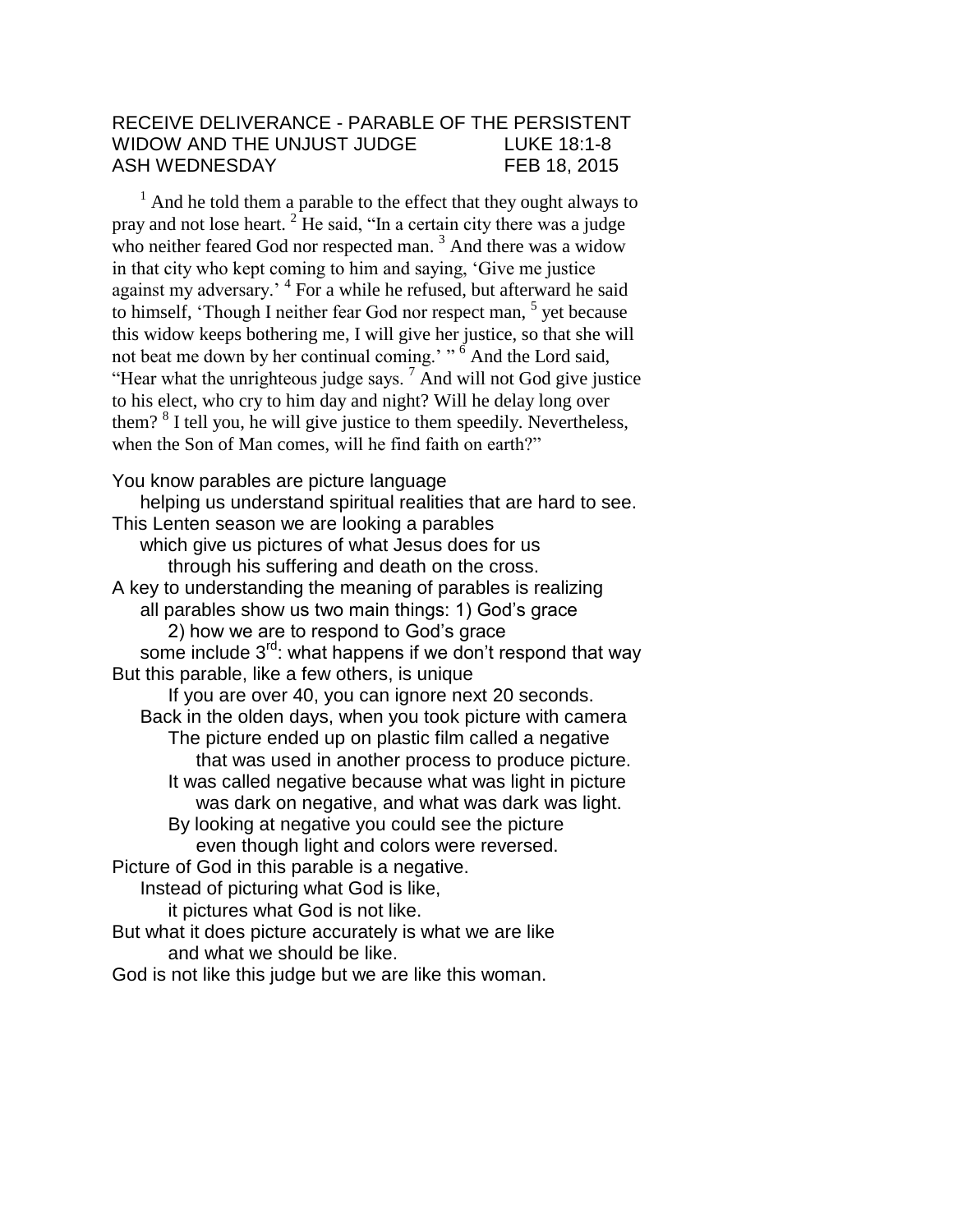### WE ARE DESPERATE. GOD IS NOT DISRESPECTING. WE ARE NOT TO BE DISCOURAGED. because GOD IS NOT DISREGARDING. WE ARE BEING DELIVERED. GOD IS NOT DELAYING.

# WE ARE DESPERATE. GOD IS NOT DISRESPECTING.

 $2$  He said, "In a certain city there was a judge who neither feared God nor respected man. <sup>3</sup> And there was a widow in that city who kept coming to him and saying, 'Give me justice against my adversary.'

Judge who does not fear God or respects man is not like God. God does not disrespect us but considers us to be very valuable and precious to him. Unlike this judge who only cares about himself God always wants what is best for us. But is one who neither respects God nor cares about man. That is the devil, who in his rebellion against God is like terrorist who cares nothing about civilians. He wants to trick and trap us with temptations, kidnap us as hostages, making us slaves to sin, and make us destroy our own lives in ways that ruin the lives of others as well. This is the one who is our adversary so we are like this widow who has no family to defend or help her. She is desperate, is beaten down and defeated and totally dependent on another for help What can she do but plead for help. Jesus wants us to know this is what we are like on our own. We are vulnerable to the devils attacks of temptation and then his attacks of shame and despair. He wants to do with us what he did with Judas, using him in a suicide attack on Jesus and turning his own disciple into an adversary. This is why Jesus warns Peter and us to watch and pray because we desperately need help against our adversary who is out to destroy us. And when we pray…

WE ARE NOT TO BE DISCOURAGED.

GOD IS NOT DISREGARDING.

 $<sup>1</sup>$  And he told them a parable to the effect that they ought always to</sup> pray and not lose heart.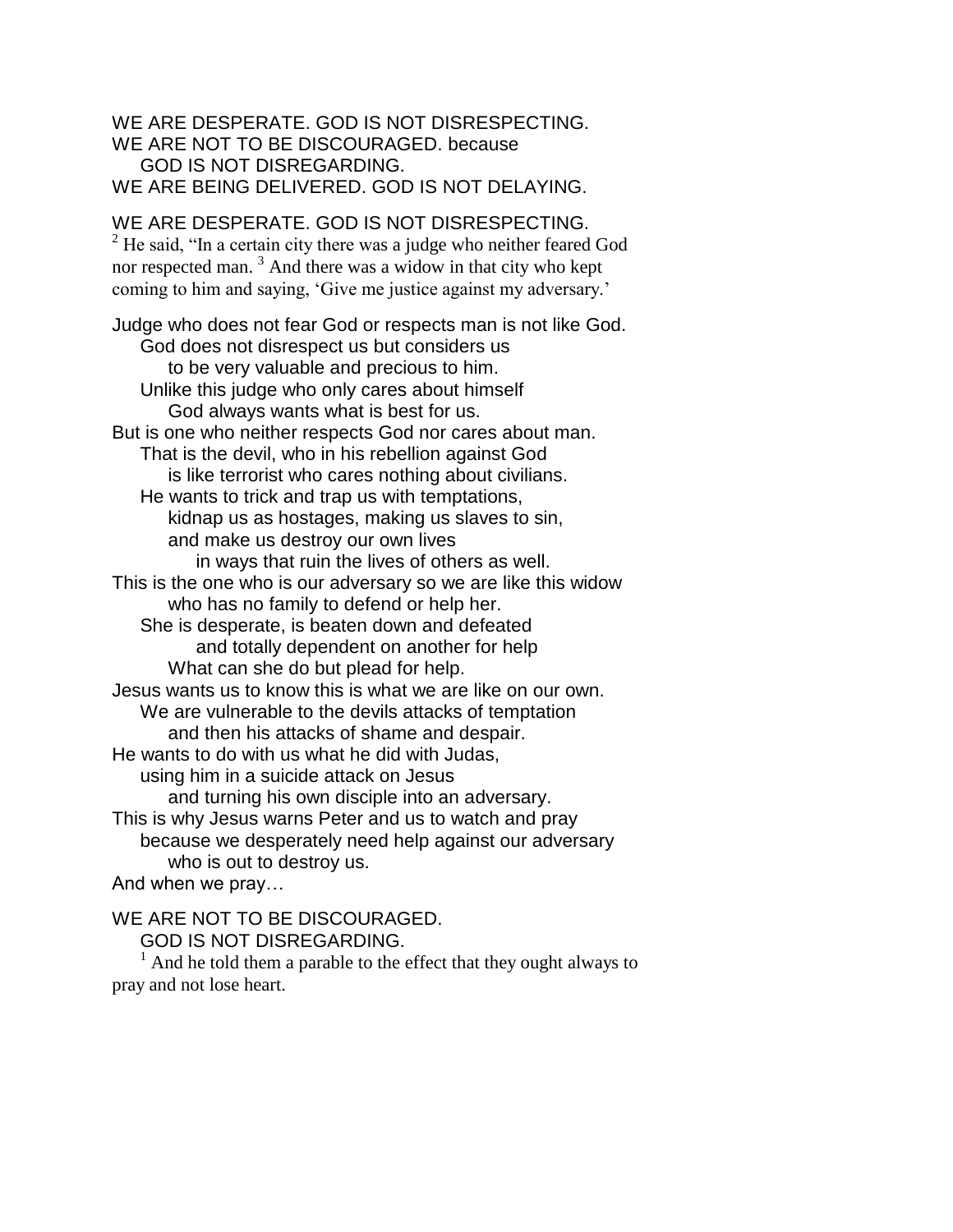<sup>4</sup> For a while he refused, but afterward he said to himself, 'Though I neither fear God nor respect man,  $<sup>5</sup>$  yet because this widow keeps</sup> bothering me, I will give her justice, so that she will not beat me down by her continual coming.' "<sup>6</sup> And the Lord said, "Hear what the unrighteous judge says.  $\frac{7}{7}$  And will not God give justice to his elect, who cry to him day and night?

<sup>8</sup> …Nevertheless, when the Son of Man comes, will he find faith on earth?"

Here is this powerful judge who does whatever he wants regardless of God or other people

and this poor helpless widow, and who is afraid of whom? The judge is afraid he will be beaten down by her! because she has one thing, instead of being discouraged, she is determined.

Of course she is, she can't just go try something else there is nothing else she can do. He has to help her or else. So even though he tries to ignore her, he can't. Jesus says we have all the more reason not to be discouraged because God is not like this. He is not disregarding us but is constantly watching for opportunity to help us and listening day and night for us to talk to him. and is already answering even before we pray. This is why Jesus, despite his almighty power, allowed himself to be arrested and brought before

an unjust judge, who already considered him guilty, and who deliberately brought in false witnesses as adversaries to accuse him.

This was part of his trading places with us

so that on judgment day we end up in a different court where God is already prejudiced in our favor because Jesus himself stands up as both our advocate

and as a witness in our defense.

So there is no question he is paying attention to our needs, the only question, Jesus says, is will we have faith?

Will we have faith in his invitation to trust and pray

or will we ignore him instead?

Will we have faith in his power to help us

or will we just say it is no use. Will we have faith in his promises of what he is doing for us

or will we walk away and leave his gifts sitting there?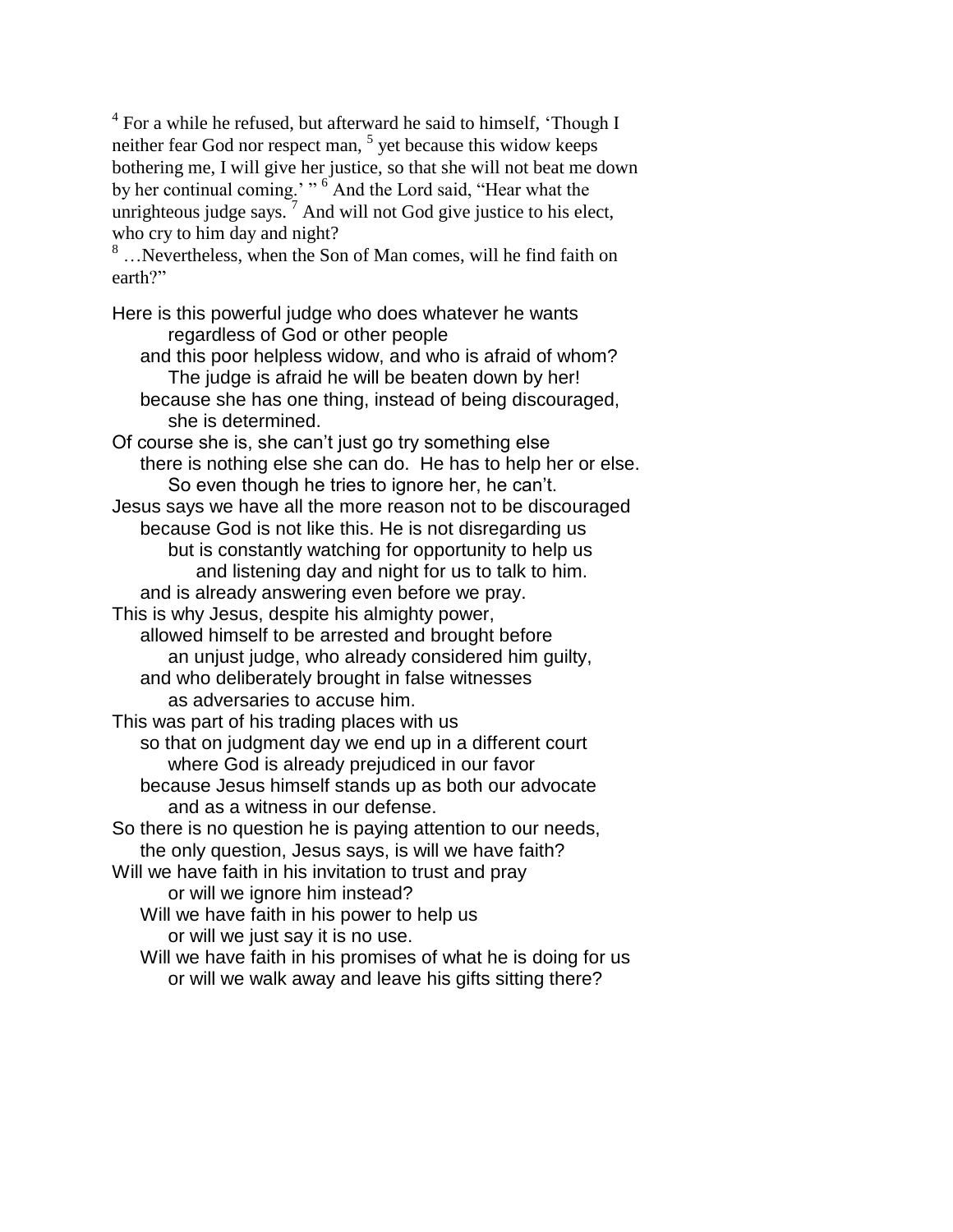## WE ARE BEING DELIVERED. GOD IS NOT DELAYING.

 $<sup>7</sup>$  And will not God give justice to his elect, who cry to him day and</sup> night? Will he delay long over them? <sup>8</sup> I tell you, he will give justice to them speedily.

Maybe we would give up on praying if we felt we were like Jesus in Garden of Gethsemane. He prayed persistently over and over, with tears and sweat but it seemed heaven was closed to him. He did not receive justice but speedy injustice. Before most people knew what was happening, one that the Judge himself knew was innocent was condemned to death on a cross and was dead before anyone expected it. But yet Heb. 5:7 says: In the days of his flesh, Jesus offered up prayers and supplications, with loud cries and tears, to him who was able to save him from death, and he was heard because of his reverence. He was heard when he prayed "Father, your will be done." He was saved from death when he rose again. So his experience gives us confidence instead because it is by his death and resurrection for us that our adversaries, death and the devil are already defeated, even before we were born. v. 7, God hears our prayers because even before we call to him, he calls us his elect, chosen to be loved by him and to receive his promise of salvation. The reason we can pray is that we have already been delivered from being alone, forgotten, ashamed and hopeless. Instead of being widowed, we are chosen as bride of Christ, with a home already prepared for us in heaven Jesus death has paid for all of our sins so we are not poor and trapped by debt but have God's rich grace. Instead of ignoring our prayers, God ignores the devil's accusations against us. Instead of being justly punished for our failures, we are justified and declared righteous by grace. This is why, when Jesus comes again, as he is doing speedily, he can find faith on earth because we can confidently believe all these things which are certainly true.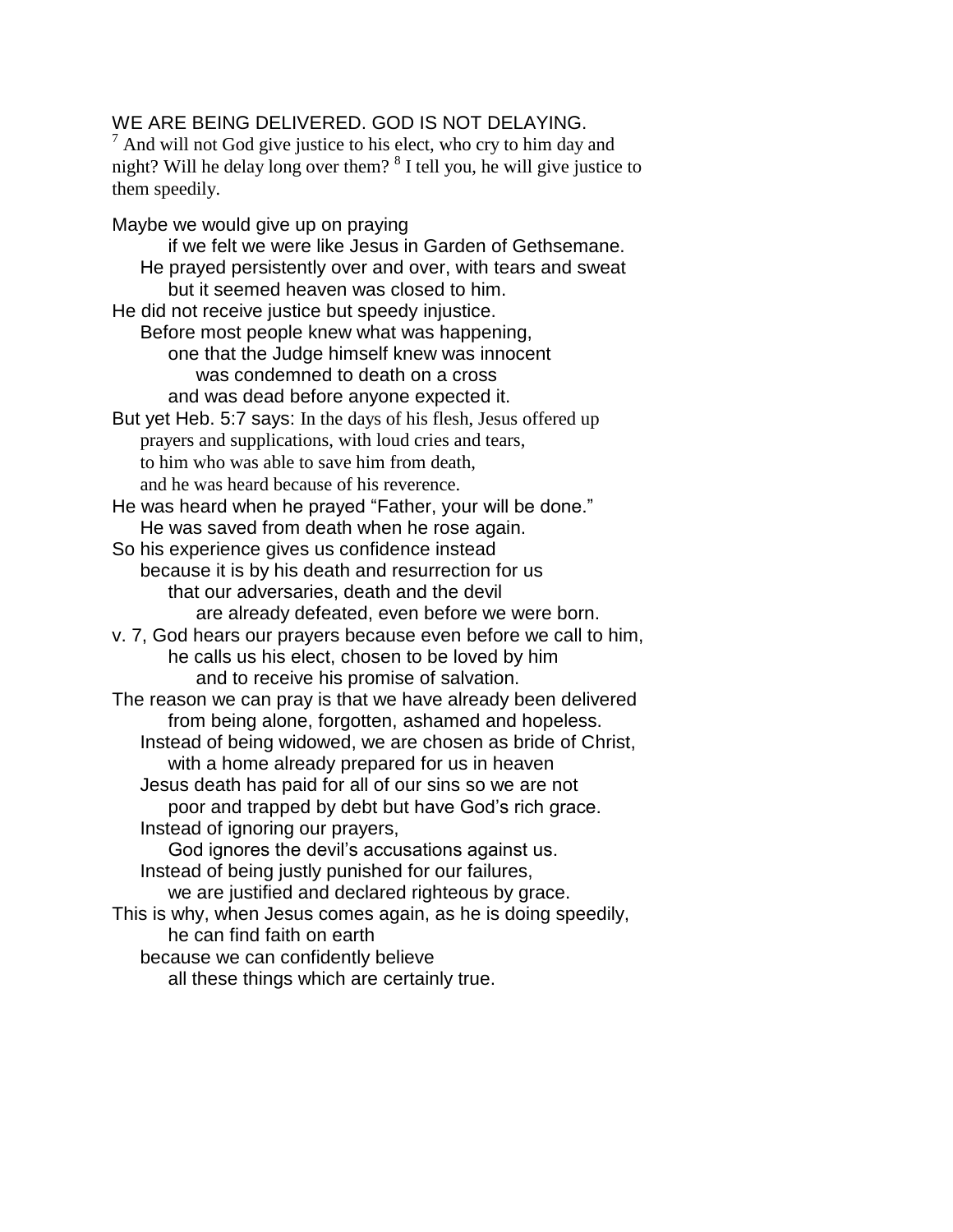In the olden days a negative was used to produce a picture. This parable, showing what God is not like, reminds us that God has used a negative - all the negative things that happened to Jesusto produce the opposite for us so we can see the reasons for us to have trust and confidence in God. WE ARE DESPERATE. GOD IS NOT DISRESPECTING. We do indeed have an adversary out to destroy us but we have an advocate who dearly loves us. WE ARE NOT TO BE DISCOURAGED because GOD IS NOT DISREGARDING us. We can keep on praying with confident determination because God who let Jesus suffer until he died is watching out for us instead. WE ARE BEING DELIVERED. GOD IS NOT DELAYING. God has already delivered us from death and the devil and been declared justified by grace because Jesus has already died & risen for us This is why, no matter what we experience, we can have faith in him, and look forward to his coming again to take us to heaven.